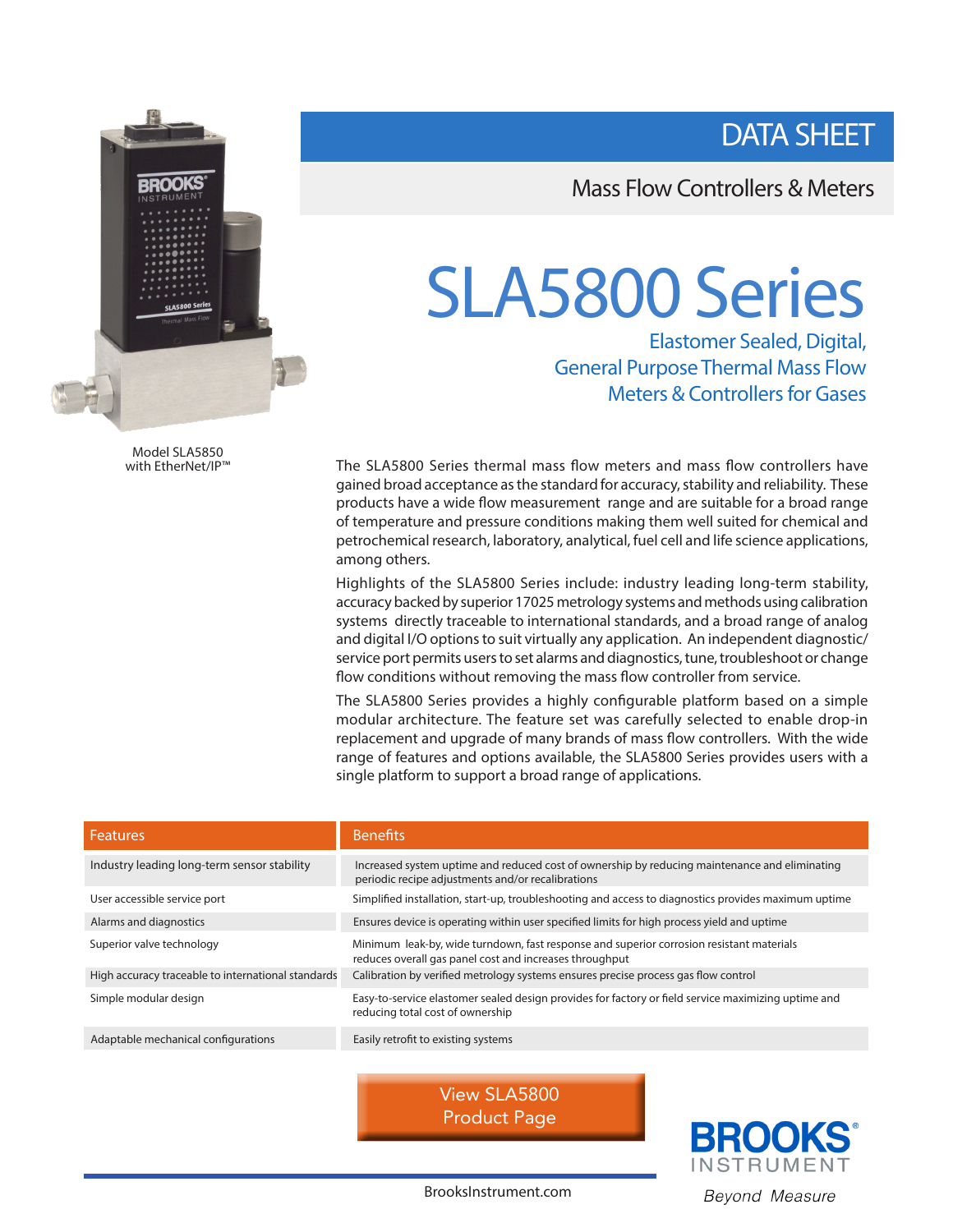### **Superior Thermal Flow Measurement Sensor**

Brooks' sensor technology combines:

- Excellent signal to noise performance for good accuracy at low setpoints
- Superior long-term stability through enhanced sensor design manufacturing and extensive burn-in process
- Isothermal packaging to reduce sensitivity to external temperature changes

#### **Advanced Diagnostics**

The mass flow controller remains the most complex and critical component in gas delivery systems. When dealing with highly toxic or corrosive gases, removing the mass flow controller to determine if it is faulty should be the last resort. In response to this, Brooks pioneered smarter mass flow controllers with embedded self-test routines and introduced an independent diagnostic/ service port to provide the user with a simple interface, for troubleshooting without disturbing flow controller operation.

### **Wide Flow Range**

The SLA5800 Series covers an extremely broad range of flow rates. Model SLA5850 can have a full scale flow as low as 3 ccm. With a high turndown ratio of 100:1 for any full scale range from 1-50 lpm N2 equivalent and 50:1 (250:1 turndown for *Biotech* Options Packages up to 150 LPM) turndown for all other flow rates, accurate gas flow can be measured or controlled down to 0.06 ccm! Model SLA5853 can monitor or control gas flows up to 2500 lpm.

#### **Fast Response Performance**

The all-digital electronics and superior mechanical configuration in the SLA5800 Series provide for ultra-fast response characteristics.

#### **Broad Array of Communication Options**

Traditional 0-5 Vdc and 4-20mA analog options as well as RS485 digital communications are available ("S-protocol", based on HART). Control interfaces via digital network protocols including EtherNet/IP™, PROFINET, DeviceNet®, and Profibus® are also available . EtherNet/IP™ and PROFINET are a modern, high-speed digital protocol that permits multiple , additional diagnostics to provide MFC users with rich, real-time system information. DeviceNet® has been certified by the ODVA (Open DeviceNet Vendor's Association). EtherNET/IP™ and PROFINET are pending industry conformance certification.

#### **Multi-gas/Multi-range Capabilities**

The SLA5800 Series multi-gas and multi-range capabilities reduce inventory. Storage and pre-programming of up to 6 gas calibrations easily permits users to switch between different gasses and ranges on a single device.







Multi-gas/Multi-range capability allows your SLA5800 Series to be programmed for a variety of different gases and flow ranges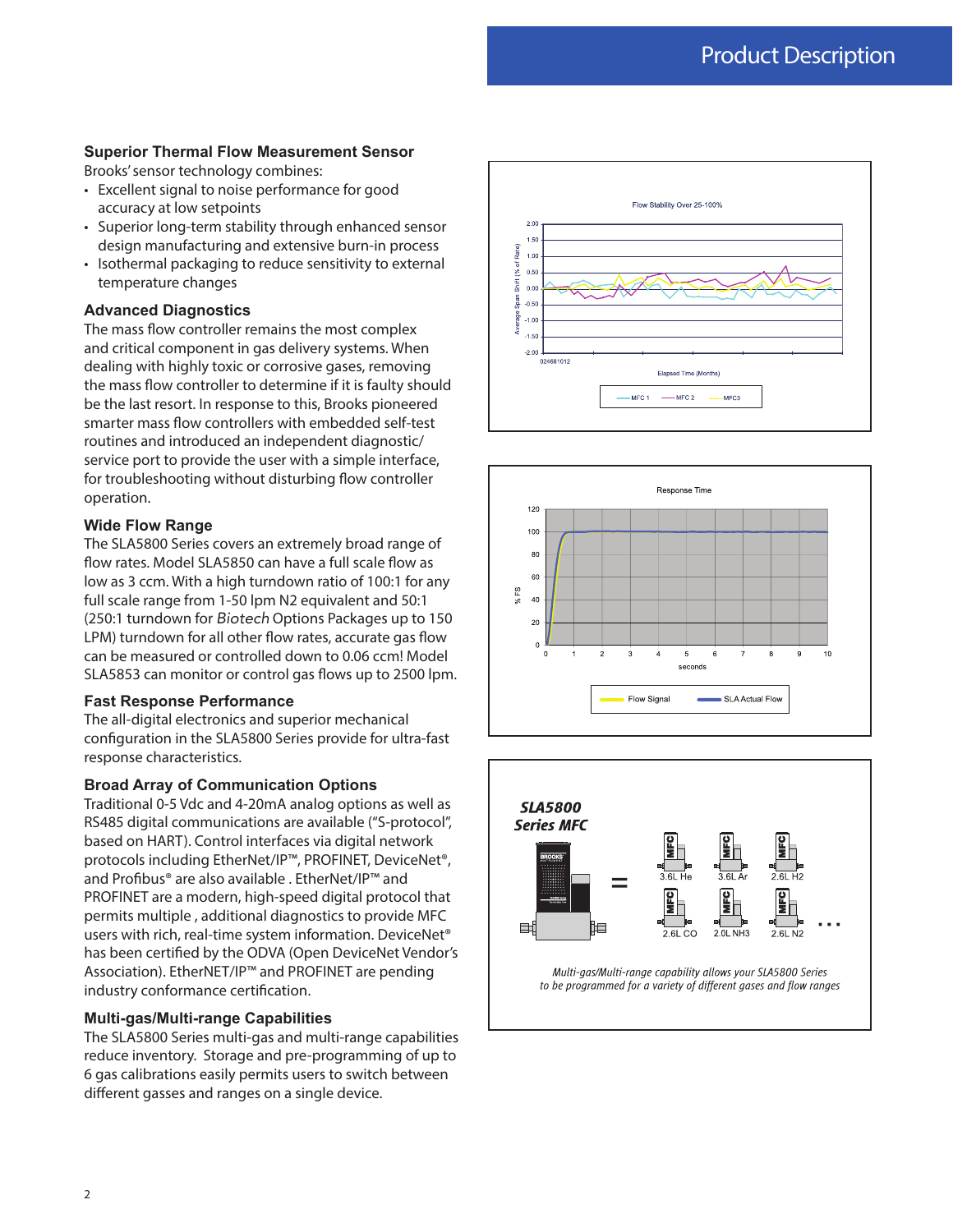# Product Specifications

## SLA5800 Series Standard

### Flow Ranges and Pressure Ratings:

| <b>Mass Flow</b><br><b>Controller</b> | <b>Mass Flow</b><br><b>Meter</b> | <b>Flow Ranges</b><br>N <sub>2</sub> Eq. Ratings |               |                       | <b>Maximum Operating</b><br><b>Pressure</b>     | <b>PED Module H</b><br>Category                                           |
|---------------------------------------|----------------------------------|--------------------------------------------------|---------------|-----------------------|-------------------------------------------------|---------------------------------------------------------------------------|
| <b>Model</b>                          | <b>Model</b>                     | Min. F.S.                                        | Max. F.S.     | Standard <sup>1</sup> | Optional <sup>1</sup>                           |                                                                           |
| <b>SLA5850</b>                        | SLA5860                          | 0.003                                            | 50 slpm       | 1500 psi/103 bar      | 4500 psi/310 bar @ Maximum<br>Flow of 10 lpm N2 | <b>SEP</b>                                                                |
| <b>SLA5851</b>                        | SLA5861                          | 15                                               | 150 slpm $^2$ | 1500 psi/103 bar      | NA <sup>3</sup>                                 | <b>SEP</b>                                                                |
| <b>SLA5853</b>                        | SLA5863                          | 100                                              | 2500 slpm     | 1000 psi/70 bar       | <b>NA</b>                                       | Category 1 for all 150 lb flanges<br>Category 2 for all other connections |

1 Sanitary fittings - Model code 5A, 5B, 5C, 5D & 5E rated to 500 psi Maximum Pressure 1<br>2

 $\frac{2}{3}$  600 lpm of H2 possible with decreased accuracy; > 40 psig inlet required for flows greater than 100 lpm N<sub>2</sub> equivalent

**3** 4500 psi/310 bar available as a special on SLA5861 only

|                                                                                                                                              | SLA5850/60                                              | SLA5851/61                                                            | SLA5853/63      |                        |  |  |  |  |  |  |
|----------------------------------------------------------------------------------------------------------------------------------------------|---------------------------------------------------------|-----------------------------------------------------------------------|-----------------|------------------------|--|--|--|--|--|--|
| <b>PERFORMANCE</b>                                                                                                                           |                                                         |                                                                       |                 |                        |  |  |  |  |  |  |
| <b>Full Scale Flow Range</b><br>(N2, Eq. 0 Deg C Ref)                                                                                        | $0.003 - 50$ slpm                                       | 15 - 150 slpm                                                         | 100 - 1100 slpm | $>1100 - 2500$<br>slpm |  |  |  |  |  |  |
| Flow Accuracy - 17025 Certified<br>(includes linearity, excludes<br>calibration system measurement<br>uncertainty per SEMI E69) <sup>4</sup> |                                                         | ±0.6% of S.P. (20-100% FS), ±0.12% FS (<20% FS)<br>$±0.6\%$ of FS     |                 |                        |  |  |  |  |  |  |
| <b>Flow Accuracy (includes linearity</b><br>and calibration system<br>measurement uncertainty per SEMI<br>$E69$ <sup>4</sup>                 |                                                         | $\pm 0.9\%$ of S.P. (20-100% FS), $\pm 0.18\%$ of FS (<20% FS)        |                 | $±1.0\%$ of FS         |  |  |  |  |  |  |
| Control Range N2, eq                                                                                                                         |                                                         | 100:1 for F.S. from 1-50 slpm (50:1 for all other F.S. flows)         |                 |                        |  |  |  |  |  |  |
| <b>Repeatability &amp; Reproducibility</b>                                                                                                   |                                                         | $0.20\%$ S.P                                                          |                 |                        |  |  |  |  |  |  |
| Linearity                                                                                                                                    |                                                         | Included in accuracy                                                  |                 |                        |  |  |  |  |  |  |
| <b>Response Time (Settling Time within</b><br>±2% F.S. for 0-100% command step)                                                              | $<$ 1 second<br>< 3 seconds                             |                                                                       |                 |                        |  |  |  |  |  |  |
| <b>Zero Stability</b>                                                                                                                        | $<$ + 0.2% F.S. per year                                |                                                                       |                 |                        |  |  |  |  |  |  |
| <b>Temperature Coefficient</b>                                                                                                               | Zero: <0.05% of F.S. per °C. Span: <0.1% of S.P. per °C |                                                                       |                 |                        |  |  |  |  |  |  |
| <b>Pressure Coefficient</b>                                                                                                                  | ±0.03% per psi (0-200 psi N2)                           |                                                                       |                 |                        |  |  |  |  |  |  |
| <b>Attitude Sensitivity</b>                                                                                                                  |                                                         | <0.2% F.S. maximum deviation from specified accuracy after re-zeroing |                 |                        |  |  |  |  |  |  |

<sup>4</sup> Accuracy at calibration conditions ; accuracy spec valid across the full control range.

| <b>RATINGS</b>                                                                                                |                                                                                                             |                                       |                                   |  |  |  |  |  |
|---------------------------------------------------------------------------------------------------------------|-------------------------------------------------------------------------------------------------------------|---------------------------------------|-----------------------------------|--|--|--|--|--|
| <b>Operating Temperature Range</b>                                                                            | -14 to 65oC (7 to 149oF) <sup>5</sup>                                                                       |                                       |                                   |  |  |  |  |  |
| <b>Minimum Pressure Differential</b><br>(Controllers)                                                         | 5 psi/0.35 bar                                                                                              | 10 psi/0.69 bar                       | Min.: 7.5 psi/0.52 bar at 500 lpm |  |  |  |  |  |
| <b>Flow Accuracy (includes linearity</b><br>and calibration system measure-<br>ment uncertainty per SEMI E69) | Application specific up to 4500<br>psi/300 bar (limits conditions) <sup>6</sup>                             | 50 psi/3.45 bar                       | 290 psi/20.0 bar                  |  |  |  |  |  |
| Leak Integrity (external)                                                                                     |                                                                                                             | 1x10-9 atm. cc/sec He                 |                                   |  |  |  |  |  |
| Valve Shut Down (leak by) <sup>7</sup>                                                                        |                                                                                                             | $<$ 1% of FS                          |                                   |  |  |  |  |  |
| <b>MECHANICAL</b>                                                                                             |                                                                                                             |                                       |                                   |  |  |  |  |  |
|                                                                                                               |                                                                                                             |                                       |                                   |  |  |  |  |  |
| <b>Valve Type</b>                                                                                             |                                                                                                             | Normally Closed, Normally Open, Meter |                                   |  |  |  |  |  |
| <b>Minimum Pressure Differential</b><br>(Controllers)                                                         | 5 psi/0.35 bar                                                                                              | 10 psi/0.69 bar                       | Min.: 7.5 psi/0.52 bar at 500 lpm |  |  |  |  |  |
| <b>DIAGNOSTICS</b>                                                                                            |                                                                                                             |                                       |                                   |  |  |  |  |  |
|                                                                                                               |                                                                                                             |                                       |                                   |  |  |  |  |  |
| <b>Status Lights</b>                                                                                          | Normally Closed, Normally Open, Meter                                                                       |                                       |                                   |  |  |  |  |  |
| <b>Alarme</b>                                                                                                 | Control Valve Output Flow Tatalizer Network Interruption Over Temperature Rewer Surge (Sag Service Required |                                       |                                   |  |  |  |  |  |

| <b>Alarms</b>           | Control Valve Output, Flow Totalizer, Network Interruption, Over Temperature, Power Surge/Sag, Service Required |
|-------------------------|-----------------------------------------------------------------------------------------------------------------|
| Diagnostic/Service Port | RS485 via 2.5mm jack                                                                                            |

5<br>6 Hazardous area certifications have a temperature range limitation of 0-65°C<br>7 >1500 psi DP as a Special Order<br>8 Metal and Teflon Seats <5% of Full Scale<br>8 Alarm modes are dependent on the communications interface. Thes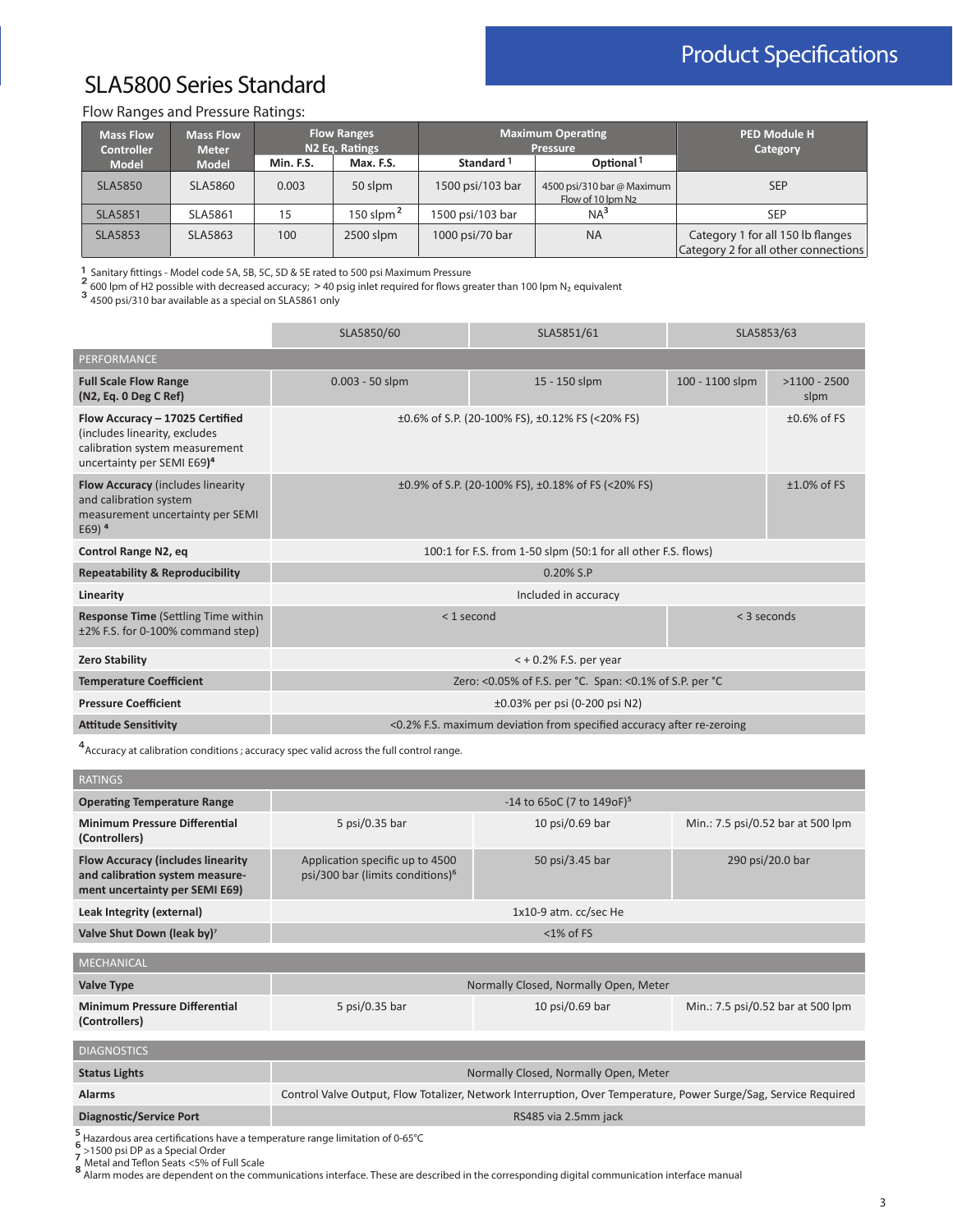### Electrical Specifications

| <b>Communication Protocol</b>                                                                             | RS485/Analog                                                                              | <b>Profibus</b> ®                                   | DeviceNet™                                                                           | <b>EtherCAT</b> <sup>*</sup>                                                                     | EtherNet/IP™& PROFINET                                                                |  |  |
|-----------------------------------------------------------------------------------------------------------|-------------------------------------------------------------------------------------------|-----------------------------------------------------|--------------------------------------------------------------------------------------|--------------------------------------------------------------------------------------------------|---------------------------------------------------------------------------------------|--|--|
| <b>Electrical Connection</b>                                                                              | 1 x 15-pin Male Sub-D,<br>(A)                                                             | 1 x 15-pin Male Sub-D/<br>1 x 9-pin Female<br>Sub-D | $1 \times M12$ with<br>threaded coupling nut<br>(B)                                  | 1 x 5-pin M8 with<br>threaded coupling nut<br>$2 \times R$ J45                                   | 1 x 5-pin M8 with<br>threaded coupling<br>nut / 2 x RJ45                              |  |  |
| Analog I/O                                                                                                | 0-5 V, 1-5 V, 0-10 V,<br>0-20 mA, 4-20 mA                                                 |                                                     | N/A                                                                                  | $0-5V$                                                                                           | N/A                                                                                   |  |  |
| <b>Power Max./Purge</b>                                                                                   | From +13.5 Vdc to<br>$+27$ Vdc                                                            |                                                     | From +11 Vdc to<br>$+25$ Vdc                                                         | From +13.5 Vdc to<br>$+27$ Vdc                                                                   | From $+13.5$ Vdc to<br>$+27$ Vdc                                                      |  |  |
| Power Requirements Watts, Max.                                                                            | Valve Orifice $> 0.032$ ": $8$ W<br>Valve Orifice $\leq$ 0.032": 5 W<br>Without Valve: 2W |                                                     | Valve Orifice > 0.032": 10W<br>Valve Orifice $\leq$ 0.032": 7 W<br>Without Valve: 4W | Valve Orifice $> 0.032$ ": $8.5 W$<br>Valve Orifice $\leq$ 0.032": 5.5 W<br>Without Valve: 2.5 W | Valve Orifice > 0.032": 10W<br>Valve Orifice $\leq$ 0.032": 7 W<br>Without Valve: 3 W |  |  |
| <b>Web-based Network Settings Interface</b>                                                               | N/A                                                                                       |                                                     | N/A                                                                                  | N/A                                                                                              | The Default Network<br>Address is 192.168.1.100.                                      |  |  |
|                                                                                                           | RS485/Analog                                                                              | <b>Profibus</b> ®                                   |                                                                                      |                                                                                                  | EtherNet/IP: Default<br>Network Configuration<br>is DHCP                              |  |  |
| FLOW INPUT (VOLTAGE) SPECIFICATIONS                                                                       |                                                                                           |                                                     |                                                                                      |                                                                                                  | <b>PROFINET: The Default</b>                                                          |  |  |
| <b>Nominal Range</b>                                                                                      |                                                                                           | 0-5 Vdc, 1-5 Vdc or 0-10 Vdc                        |                                                                                      |                                                                                                  | Name is "brooks-sla"                                                                  |  |  |
| <b>Full Range</b>                                                                                         | $(-0.5) - 11$ Vdc                                                                         |                                                     |                                                                                      |                                                                                                  |                                                                                       |  |  |
| <b>Absolute Max.</b>                                                                                      | 18 V (without damage)                                                                     |                                                     |                                                                                      |                                                                                                  |                                                                                       |  |  |
| Input Impedence                                                                                           | >990 kOhms                                                                                |                                                     |                                                                                      |                                                                                                  |                                                                                       |  |  |
| <b>Required Max. Sink Current</b>                                                                         | $0.002 \text{ mA}$                                                                        |                                                     |                                                                                      |                                                                                                  |                                                                                       |  |  |
| FLOW INPUT (CURRENT) SPECIFICATIONS                                                                       |                                                                                           |                                                     |                                                                                      |                                                                                                  |                                                                                       |  |  |
| <b>Nominal Range</b>                                                                                      | 4-20 mA or 0-20 mA                                                                        |                                                     |                                                                                      |                                                                                                  |                                                                                       |  |  |
| <b>Full Range</b>                                                                                         | $0-22$ mA                                                                                 |                                                     |                                                                                      |                                                                                                  |                                                                                       |  |  |
| <b>Absolute Max.</b>                                                                                      | 24 mA (without damage)                                                                    |                                                     |                                                                                      |                                                                                                  |                                                                                       |  |  |
| Input Impedence                                                                                           | 100 Ohms                                                                                  |                                                     |                                                                                      |                                                                                                  |                                                                                       |  |  |
| FLOW OUTPUT (VOLTAGE) SPECIFICATIONS                                                                      |                                                                                           |                                                     |                                                                                      |                                                                                                  |                                                                                       |  |  |
| <b>Nominal Range</b>                                                                                      | $(-1)-11$ Vdc                                                                             | 0-5 Vdc, 1-5 Vdc or 0-10 Vdc                        |                                                                                      |                                                                                                  |                                                                                       |  |  |
| <b>Full Range</b><br><b>Min Load Resistance</b>                                                           | 2 kOhms                                                                                   |                                                     |                                                                                      |                                                                                                  |                                                                                       |  |  |
| FLOW OUTPUT (CURRENT) SPECIFICATIONS                                                                      |                                                                                           |                                                     |                                                                                      |                                                                                                  |                                                                                       |  |  |
| <b>Nominal Range</b>                                                                                      |                                                                                           | 0-20 mA or 4-20 mA                                  |                                                                                      |                                                                                                  |                                                                                       |  |  |
| <b>Full Range</b>                                                                                         |                                                                                           | 0-24.6 mA (@ 0-20 mA); 3.8-24.6 mA (@ 4-20 mA)      |                                                                                      |                                                                                                  |                                                                                       |  |  |
| Max. Load                                                                                                 |                                                                                           | 380 Ohms (for supply voltage: < 16 Vdc)             |                                                                                      |                                                                                                  |                                                                                       |  |  |
| <b>ANALOG I/O ALARM OUTPUT*</b>                                                                           |                                                                                           |                                                     |                                                                                      |                                                                                                  |                                                                                       |  |  |
| <b>Type</b>                                                                                               | Open Collector                                                                            |                                                     |                                                                                      |                                                                                                  |                                                                                       |  |  |
| Max. Closed (On) Current                                                                                  | $25 \text{ mA}$                                                                           |                                                     |                                                                                      |                                                                                                  |                                                                                       |  |  |
| Max. Open (Off) Leakage                                                                                   | $1\mu$ A                                                                                  |                                                     |                                                                                      |                                                                                                  |                                                                                       |  |  |
| Max. Open (Off) Voltage                                                                                   | 30 Vdc                                                                                    |                                                     |                                                                                      |                                                                                                  |                                                                                       |  |  |
|                                                                                                           | ANALOG I/O VALVE OVERRIDE SIGNAL SPECIFICATIONS**                                         |                                                     |                                                                                      |                                                                                                  |                                                                                       |  |  |
| Floating/Unconnected                                                                                      | Instrument controls valve to command set point                                            |                                                     |                                                                                      |                                                                                                  |                                                                                       |  |  |
| <b>VOR &lt; 0.3 Vdc</b>                                                                                   | <b>Valve Closed</b>                                                                       |                                                     |                                                                                      |                                                                                                  |                                                                                       |  |  |
| 1 Vdc < VOR < 4 Vdc                                                                                       | <b>Valve Normal</b>                                                                       |                                                     |                                                                                      |                                                                                                  |                                                                                       |  |  |
| <b>VOR &gt; 4.8 Vdc</b>                                                                                   | Valve Open                                                                                |                                                     |                                                                                      |                                                                                                  |                                                                                       |  |  |
| Input Impedence                                                                                           | 800 kOhms                                                                                 |                                                     |                                                                                      |                                                                                                  |                                                                                       |  |  |
| <b>Absolute Max. Input</b>                                                                                | (-25 Vdc) < VOR < 25 Vdc (without damage)                                                 |                                                     |                                                                                      |                                                                                                  |                                                                                       |  |  |
| *The Alarm Output is an open collector or "contact type" that is CLOSED (on) whenever an alarm is active. |                                                                                           |                                                     |                                                                                      |                                                                                                  |                                                                                       |  |  |

The Alarm Output may be set to indicate any one of various alarm conditions.

\*\* The Valve Override Signal (VOR) is implemented as an analog input which measures the voltage at the input and controls the valve based upon the measured reading as shown in this section.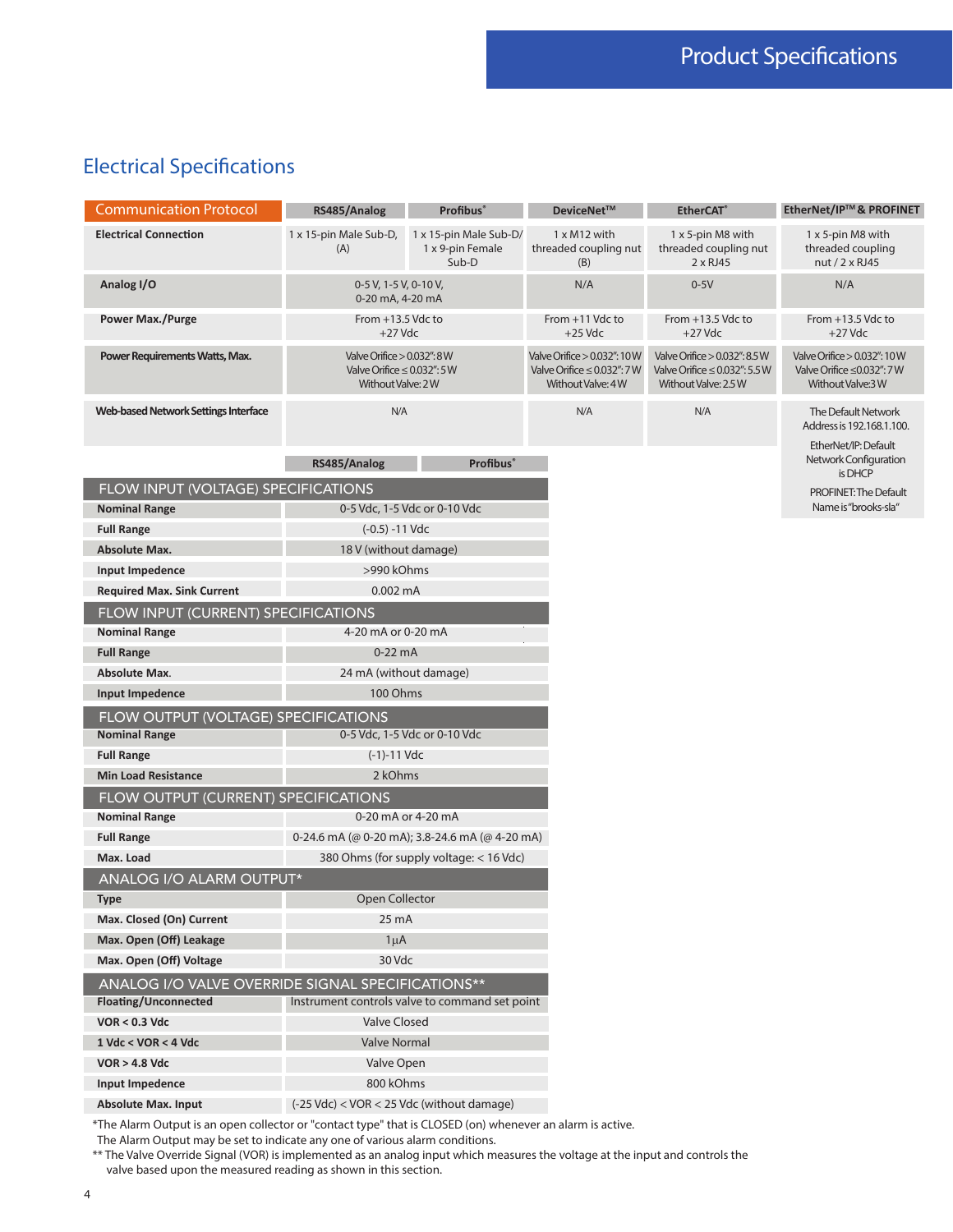### SLA5800 Series *Biotech*

Efficiency and simplicity combine to improve bioprocessing performance with the new SLA5800 Series *Biotech* MFC. It incorporates several features created specifically to help streamline MFC purchasing, improve process gas control, enhance flexibility and satisfy regulatory requirements.

To serve the unique requirements of your bioprocesses, Brooks Instrument has created two SLA5800 Series *Biotech* options packages, built on the proven performance of the bioprocess-leading SLA5800 Series MFC .

As noted in the ordering instructions, all options are combined into packages with convenient ordering codes, eliminating the need to order options individually.

| SLA5800 Series <b>Biotech</b> Options Packages                                                                                                                                                                                               |                                                                                                                                   |  |  |  |  |
|----------------------------------------------------------------------------------------------------------------------------------------------------------------------------------------------------------------------------------------------|-----------------------------------------------------------------------------------------------------------------------------------|--|--|--|--|
| Performance Package - Model Code S                                                                                                                                                                                                           |                                                                                                                                   |  |  |  |  |
| Includes multiple performance enhancements reducing cost of operation                                                                                                                                                                        |                                                                                                                                   |  |  |  |  |
| High Turndown Ratio                                                                                                                                                                                                                          | Reduces number of MFCs needed to control wide flow ranges                                                                         |  |  |  |  |
| <b>Enhanced Control Valve</b>                                                                                                                                                                                                                | Extremely low leak rate can eliminate need for redundant valves                                                                   |  |  |  |  |
| <b>Enhanced Sensor Design</b>                                                                                                                                                                                                                | Clean welded construction meets industry standards for cleanliness                                                                |  |  |  |  |
| Pre-calibrated Multi-Gas Pages <sup>1</sup>                                                                                                                                                                                                  | Air, $CO2$ , N <sub>2</sub> & $O2$ : gas pages can be changed in situ to reduce the<br>variety of spare instruments kept in stock |  |  |  |  |
| Premium Package - Model Code T                                                                                                                                                                                                               |                                                                                                                                   |  |  |  |  |
| Performance Package Features plus:                                                                                                                                                                                                           |                                                                                                                                   |  |  |  |  |
|                                                                                                                                                                                                                                              | Includes premium materials and associated certificates tailored to industry requirements                                          |  |  |  |  |
| Class VI Elastomers                                                                                                                                                                                                                          | FDA/USP Class VI and ADI Free O-Rings and Valve Seats <sup>2</sup>                                                                |  |  |  |  |
|                                                                                                                                                                                                                                              | (Certificate Included)                                                                                                            |  |  |  |  |
| Certifications                                                                                                                                                                                                                               | Materials of Construction (wetted path)<br>2.1 Material Cert <sup>3</sup><br><b>ICC CalibrationTraceability</b>                   |  |  |  |  |
| <sup>1</sup> CO <sub>2</sub> Actual Gas Calibration available for SLA5850/60 & SLA5851/61. Use Model Code U for Performance Package, and Model<br>Code V for Premium package.                                                                |                                                                                                                                   |  |  |  |  |
| <sup>2</sup> All Class VI Viton elastomers are also compliant to 21CFR177.2600 (Title 21 - Food & Drugs, Chapter I - FDA)                                                                                                                    |                                                                                                                                   |  |  |  |  |
| <sup>3</sup> 3.1 Material Certs for pressure boundary components available as an option on Premium Package.<br>Note: All Communications protocols listed in the Electrical Specification Table, above, are available with any Biotech Option |                                                                                                                                   |  |  |  |  |

Learn More About the SLA5800 Series *Biotech*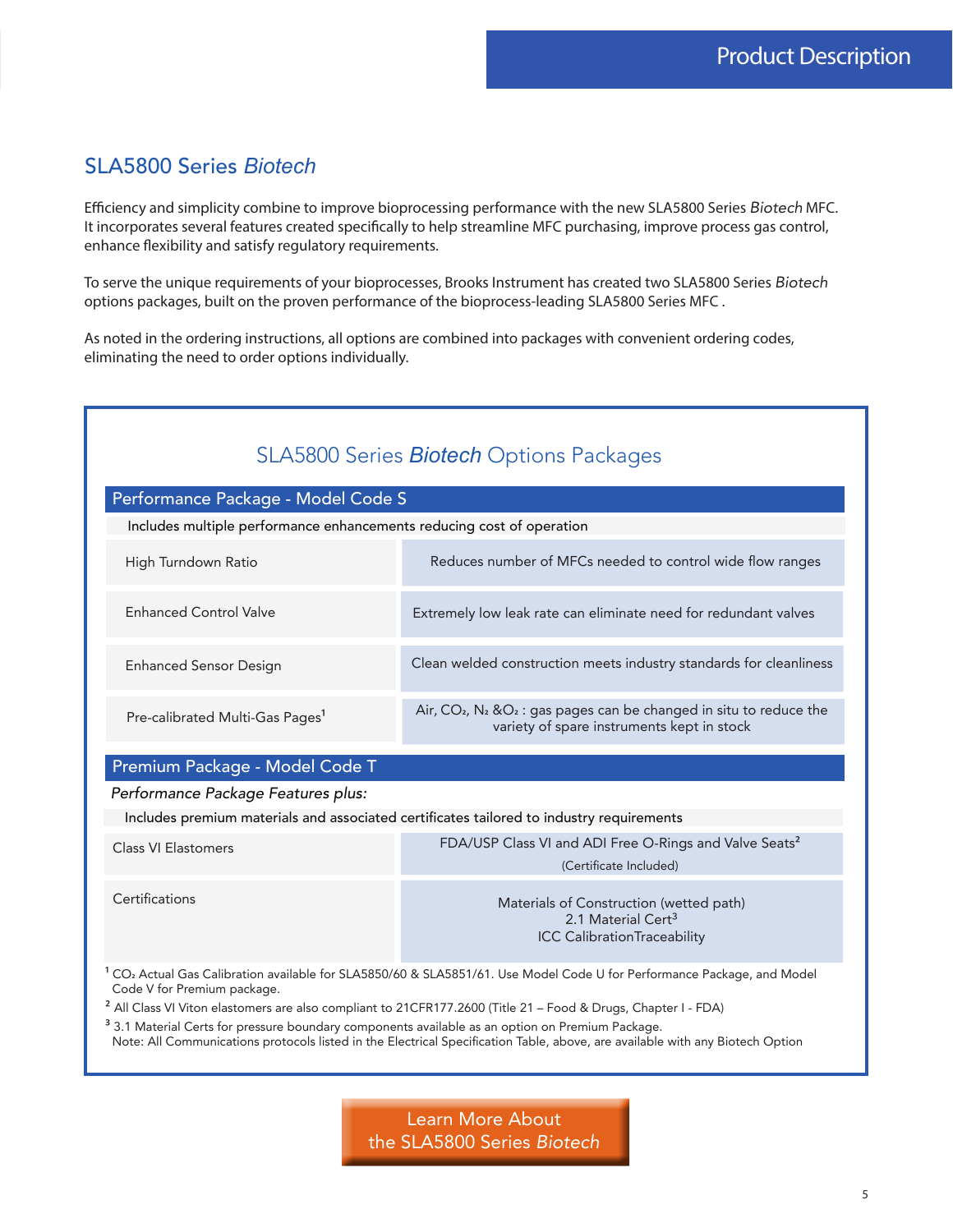# Product Specifications

### SLA5800 Series *Biotech*

| <b>Performance</b>                                                                                                          | SLA5850/60                                                                          | SLA5853/63                               |                 |                        |  |  |  |
|-----------------------------------------------------------------------------------------------------------------------------|-------------------------------------------------------------------------------------|------------------------------------------|-----------------|------------------------|--|--|--|
| Full Scale Flow Range <sup>2</sup><br>(N2, Eq. 0 Deg C Ref)                                                                 | 5 sccm -50 slpm                                                                     | 15 $-150^1$ slpm                         | 100 - 1100 slpm | $>1100 - 2500$<br>slpm |  |  |  |
| Gasses Supported <sup>2</sup>                                                                                               |                                                                                     | Air, CO <sub>2</sub> , Nitrogen & Oxygen |                 |                        |  |  |  |
| <b>Flow Accuracy (includes linerarity</b><br>and calibration system measure-<br>ment uncertainty per SEMI E69) <sup>3</sup> | $±1.0\%$ of FS<br>$\pm 0.9\%$ of S.P. (20-100% FS), $\pm 0.18\%$ of F.S. (< 20% FS) |                                          |                 |                        |  |  |  |
| <b>Repeatability &amp; Reproducibility</b>                                                                                  |                                                                                     | 0.20% S.P.                               |                 |                        |  |  |  |
| Turndown (control range)                                                                                                    | 250:1                                                                               | 250:1                                    |                 | 150:1                  |  |  |  |
| <b>Response Time</b>                                                                                                        | $<$ 1 Second                                                                        | $<$ 1 Second                             | < 3 Seconds     |                        |  |  |  |
| <b>Zero Stability</b>                                                                                                       | $<$ + 0.2% F.S. per year                                                            |                                          |                 |                        |  |  |  |
| <b>Temperature Coefficient</b>                                                                                              |                                                                                     |                                          |                 |                        |  |  |  |
| Valve Shut Down (leak-by)                                                                                                   |                                                                                     | $< 0.005$ sccm                           | $<$ 15.6 sccm   |                        |  |  |  |

 $^{\text{1}}$  Maximum flow depends on pressure conditions; consult Applications Engineering for details

 $\frac{2}{3}$  Calibration on CO<sub>2</sub> available as an option on SLA5850/60 & SLA5851/61

<sup>3</sup> Accuracy at Calibration Conditions ; Accuracy spec valid across the full control range

| <b>Ratings</b>                                                     | SLA5850/60                                                       | SLA5851/61         | SLA5853/63                                                                                                      |  |  |  |  |
|--------------------------------------------------------------------|------------------------------------------------------------------|--------------------|-----------------------------------------------------------------------------------------------------------------|--|--|--|--|
| <b>Inlet Pressure Range</b>                                        | 5 psig to 60 psig                                                | 10 psig to 60 psig | 8 psig to 60 psig                                                                                               |  |  |  |  |
| <b>Minimum Pressure Differential</b><br>(Controllers) <sup>4</sup> | 5 psi/0.35 bar                                                   | 10 psi/0.69 bar    | Min.: 7.5 psi/0.52 bar at 500 lpm<br>Min.: 14.5 psi/1.00 bar at 1000 lpm<br>Min.: 35.0 psi/2.41 bar at 2500 lpm |  |  |  |  |
| <b>Maximum Pressure Differential</b><br>(Controllers) <sup>5</sup> | 30 psi/2 bar                                                     | 30 psi/2 bar       | 30 psi/2 bar                                                                                                    |  |  |  |  |
| <b>Maximum Pressure</b>                                            | Same as standard                                                 |                    |                                                                                                                 |  |  |  |  |
| <b>Valve Configuration</b>                                         | Standard SLA with Special Factory Tuning/Normally Closed         |                    |                                                                                                                 |  |  |  |  |
| <b>Operating Temperature Range</b>                                 | $-14^{\circ}$ C - 65 $^{\circ}$ C                                |                    |                                                                                                                 |  |  |  |  |
| <b>Sensor Design</b>                                               | Enhanced construction to meet industry standards for cleanliness |                    |                                                                                                                 |  |  |  |  |

4 Performance at minimum inlet pressure will be gas and flow range dependent. Consult Applications Engineering for details

**<sup>5</sup>** For optimum performance operate at the specified inlet and outlet pressure values

| <b>Code Description</b>         | <b>Code Option Option Description</b>                             |
|---------------------------------|-------------------------------------------------------------------|
| <b>Biotech Options Packages</b> | Performance Package <sup>6</sup>                                  |
|                                 | Premium Package 7                                                 |
|                                 | Performance Package with CO <sub>2</sub> Calibration <sup>8</sup> |
|                                 | Premium Package with CO <sub>2</sub> Calibration <sup>8</sup>     |

⁶ Performance Package must be ordered for basic Biotech model features

7<br>Premium Package includes Performance Package features

⁸ Not available on SLA5853 or SLA5863

Learn More About the SLA5800 Series *Biotech*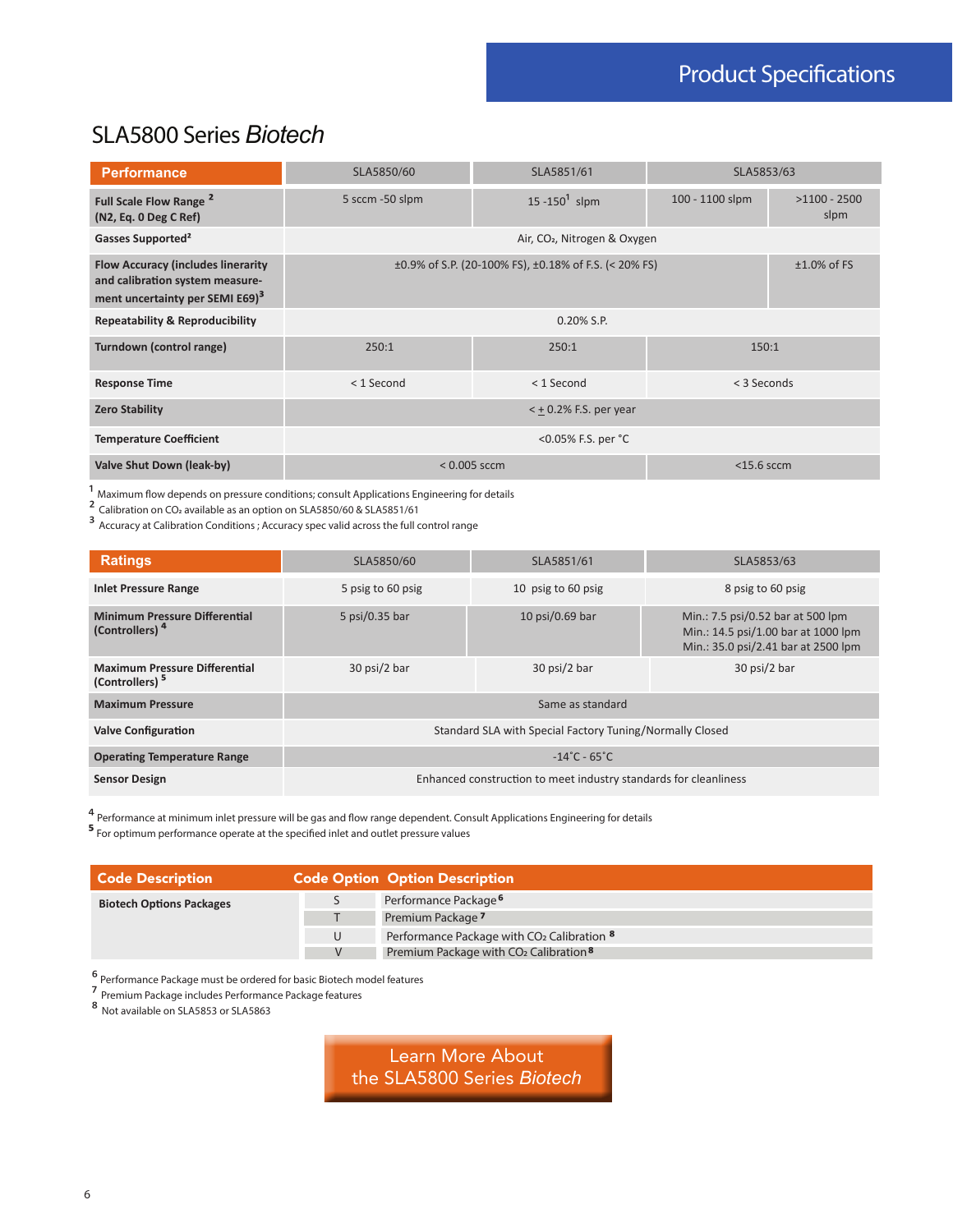### Product Dimensions



|       | <b>ELECTRO/MECHANICAL DIMENSIONS</b> |                        |                       |                  |            |                       |                                                                                                                                                                                                                                                                                                                                                                                                                                                                                                     |           |     |                       |                                                 |            |
|-------|--------------------------------------|------------------------|-----------------------|------------------|------------|-----------------------|-----------------------------------------------------------------------------------------------------------------------------------------------------------------------------------------------------------------------------------------------------------------------------------------------------------------------------------------------------------------------------------------------------------------------------------------------------------------------------------------------------|-----------|-----|-----------------------|-------------------------------------------------|------------|
|       |                                      | c                      |                       |                  |            |                       |                                                                                                                                                                                                                                                                                                                                                                                                                                                                                                     |           | Е   |                       |                                                 |            |
| Model | A                                    | Analog<br><b>RS485</b> | Profibus              | <b>DeviceNet</b> | EtherCat   | ProfiNet/<br>EtherNet | <b>Foundation</b><br><b>Fieldbus</b>                                                                                                                                                                                                                                                                                                                                                                                                                                                                | D         | N.C | N.O.                  | <b>NO VALVE</b>                                 |            |
|       |                                      |                        |                       |                  |            |                       | $\lvert \mathsf{mm}/\mathsf{inch} \rvert \mathsf{mm}/\mathsf{inch} \rvert \mathsf{mm}/\mathsf{inch} \rvert \mathsf{mm}/\mathsf{inch} \rvert \mathsf{mm}/\mathsf{inch} \rvert \mathsf{mm}/\mathsf{inch} \rvert \mathsf{mm}/\mathsf{inch} \rvert \mathsf{mm}/\mathsf{inch} \rvert \mathsf{mm}/\mathsf{inch} \rvert \mathsf{mm}/\mathsf{inch} \rvert \mathsf{mm}/\mathsf{inch} \rvert \mathsf{mm}/\mathsf{inch} \rvert \mathsf{mm}/\mathsf{inch} \rvert \mathsf{mm}/\mathsf{inch} \rvert \mathsf{mm}/$ |           |     |                       |                                                 |            |
| 5850  | 76.4/3.01                            |                        | 137.4/5.41 137.4/5.41 | 134.1/5.28       | 148.0/5.83 | 148.0/5.83            | 148.0/5.83 37.7/1.48                                                                                                                                                                                                                                                                                                                                                                                                                                                                                |           |     |                       | 93.2/3.67   100.3/3.95   45.7/1.80   112.3/4.42 |            |
| 5851  | 93.5/3.68                            |                        | 143.9/5.66 143.9/5.66 | 140.5/5.53       | 154.4/6.08 | 154.4/6.08            | 154,4/6,08                                                                                                                                                                                                                                                                                                                                                                                                                                                                                          | 44.2/1.74 |     | 100.3/3.95 107.8/4.24 | 52.1/2.05                                       | 118.8/4.68 |
| 5860  | 58.6/2.31                            | 137.4/5.41             | 137,4/5,41            | 134.1/5.28       | 148.0/5.83 | 148.0/5.83            | 148.0/5.83                                                                                                                                                                                                                                                                                                                                                                                                                                                                                          | 37.7/1.48 | N/A | N/A                   | N/A                                             | 112.3/4.42 |
| 5861  | 80.0/3.15                            |                        | 143.9/5.66 143.9/5.66 | 140.5/5.53       | 154.4/6.08 | 154.4/6.08            | 154.4/6.08                                                                                                                                                                                                                                                                                                                                                                                                                                                                                          | 44.2/1.74 | N/A | N/A                   | N/A                                             | 118.8/4.68 |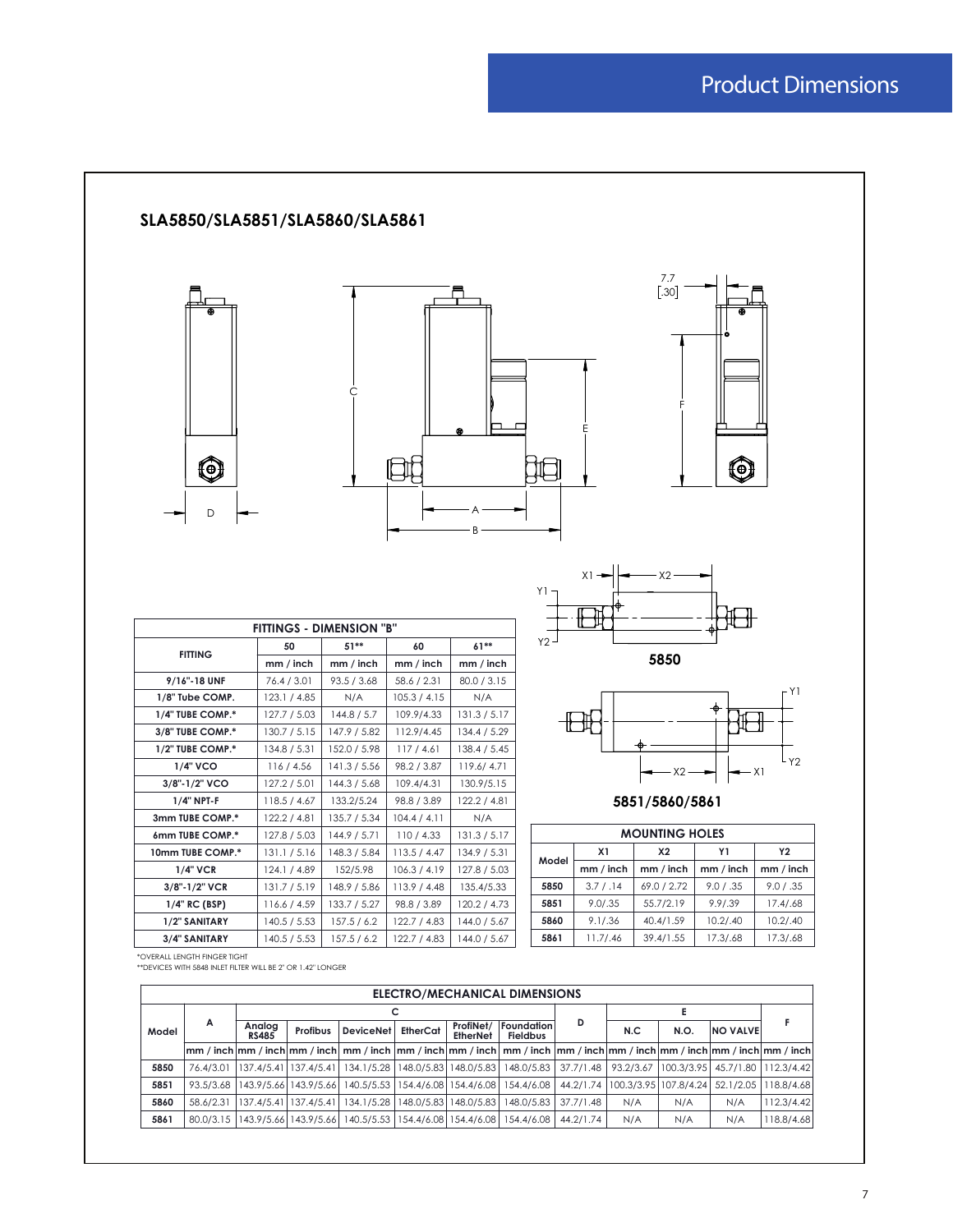### Product Dimensions



\*OVERALL LENGTH FINGER TIGHT

|       | ELECTRO/MECHANICAL DIMENSIONS |                        |          |                    |  |                 |                                                                                                                                                                                                                   |   |     |                        |
|-------|-------------------------------|------------------------|----------|--------------------|--|-----------------|-------------------------------------------------------------------------------------------------------------------------------------------------------------------------------------------------------------------|---|-----|------------------------|
|       |                               |                        |          |                    |  |                 |                                                                                                                                                                                                                   |   |     |                        |
| Model | A                             | Analoa<br><b>RS485</b> | Profibus | DeviceNet EtherCat |  | <b>EtherNet</b> | ProfiNet/   Foundation  <br><b>Fieldbus</b>                                                                                                                                                                       | D |     |                        |
|       |                               |                        |          |                    |  |                 | $\lfloor$ mm / inch $\lfloor$ mm / inch $\lfloor$ mm / inch $\lfloor$ mm / inch $\lfloor$ mm / inch $\lfloor$ mm / inch $\lfloor$ mm / inch $\lfloor$ mm / inch $\lfloor$ mm / inch $\lfloor$ mm / inch $\lfloor$ |   |     |                        |
| 5853  |                               |                        |          |                    |  |                 | 199.0/7.8 174.3/6.86 174.3/6.86 171.0/6.73 184.9/7.28 184.9/7.28 184.9/7.28 84.0/3.31                                                                                                                             |   |     | 137.0/5.4   149.2/5.87 |
| 5863  |                               |                        |          |                    |  |                 | 155.0/6.1 174.3/6.86 174.3/6.86 171.0/6.73 184.9/7.28 184.9/7.28 184.9/7.28 84.0/3.31                                                                                                                             |   | N/A | 149.2/5.87             |

Access our library of CAD Drawings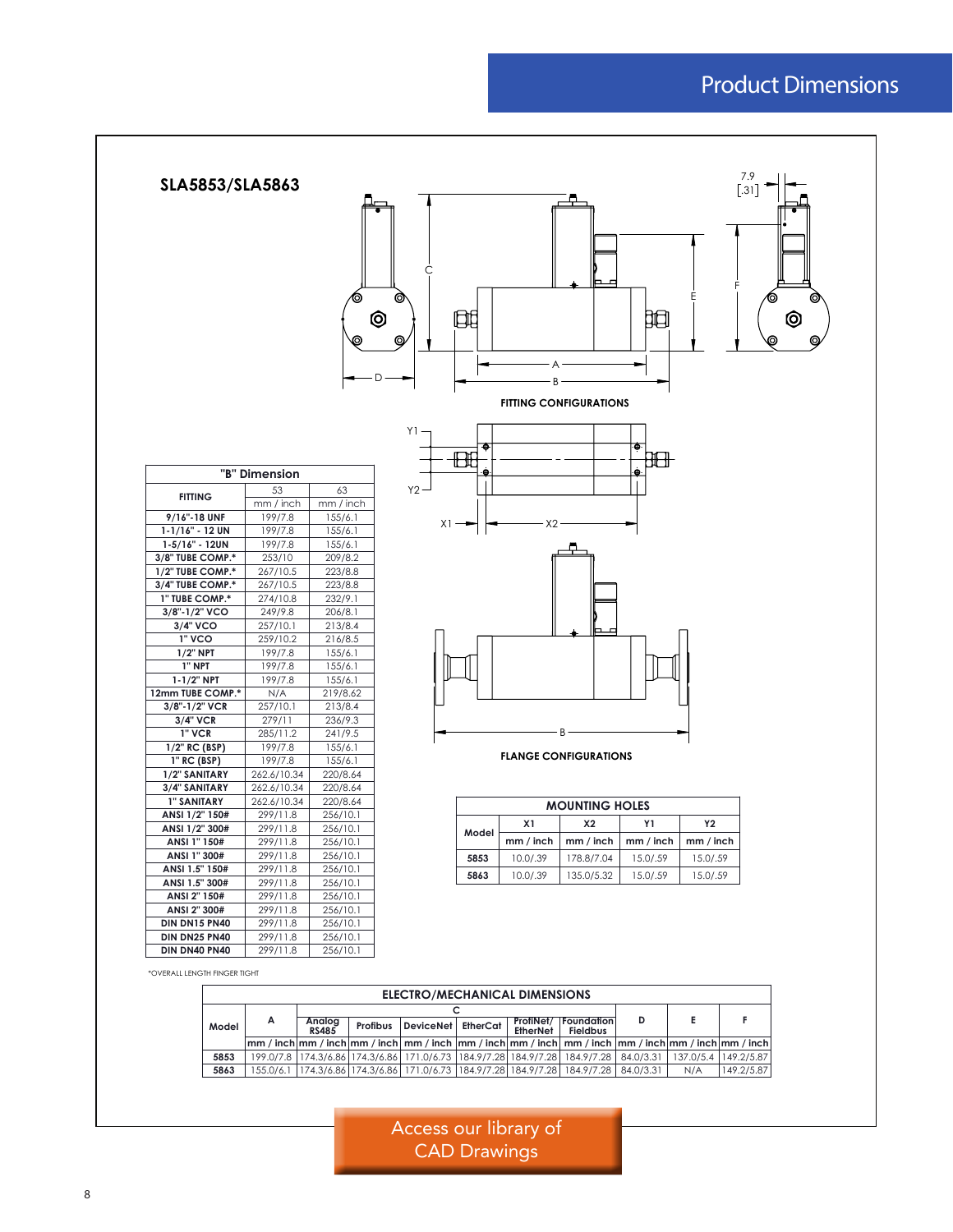# Model Code

|              | <b>Code Description</b>         |                          | <b>Code Option Option Description</b>                                                                    |
|--------------|---------------------------------|--------------------------|----------------------------------------------------------------------------------------------------------|
| $\mathsf{L}$ | <b>Base Model Numbers</b>       | <b>SLA</b>               |                                                                                                          |
| II.          | Package / Finish Specifications | 58                       | <b>Standard Elastomer Series</b>                                                                         |
| III.         | Function                        | 5                        | <b>Mass Flow Controller</b>                                                                              |
|              |                                 | 6                        | <b>Mass Flow Meter</b>                                                                                   |
| IV.          | Gas or Range                    | $\pmb{0}$                | 3 ccm - 50 lpm                                                                                           |
|              |                                 | 1                        | 15 - 150 lpm                                                                                             |
|              |                                 | 3                        | 100 - 2500 lpm                                                                                           |
| V.           | Digital I/O Communication       | Α                        | None (select applicable analog I/O)                                                                      |
|              |                                 | D                        | DeviceNet I/O (with 5-pin micro connector)                                                               |
|              |                                 | Ε                        | EtherCAT I/O (with 5-pin Nano-change connector)                                                          |
|              |                                 | P                        | Profibus (2x sub-D)                                                                                      |
|              |                                 | S                        | RS485 (select applicable analog I/O)                                                                     |
|              |                                 | $\overline{7}$<br>8      | EtherNET/IP™ I/O (with 5 Pin Nano-change M8 Connector)<br>PROFINET (with 5 Pin Nano-change M8 Connector) |
|              |                                 |                          |                                                                                                          |
| VI.          | <b>Mechanical Connection</b>    | 1A                       | Without adapters, 9/16" - 18 UNF                                                                         |
|              | (Body size 0 & 1 only)          | 1B                       | 1/4" tube compression                                                                                    |
|              |                                 | 1C<br>1D                 | 1/8" tube compression<br>3/8" tube compression                                                           |
|              |                                 | $1\mathsf{E}$            | $1/4$ "VCR                                                                                               |
|              |                                 | 1F                       | 1/4"VCO                                                                                                  |
|              |                                 | 1 <sub>G</sub>           | $1/4''$ NPT                                                                                              |
|              |                                 | 1H                       | 6mm tube compression                                                                                     |
|              |                                 | 1J                       | 10mm tube compression                                                                                    |
|              |                                 | 1L                       | 3/8"-1/2"VCR                                                                                             |
|              |                                 | 1M                       | 3/8"-1/2"VCO                                                                                             |
|              |                                 | 1P<br>1 <sub>S</sub>     | 1/2" tube compression<br>Elastomer downport                                                              |
|              |                                 | 1T                       | 1/4" RC (BSP)                                                                                            |
|              |                                 | 1Y                       | 3mm tube compression                                                                                     |
|              |                                 | <b>B1</b>                | 1/4" tube compression w/Filter                                                                           |
|              |                                 | C1                       | 1/8" tube compression w/Filter                                                                           |
|              |                                 | D <sub>1</sub>           | 3/8" tube compression w/Filter                                                                           |
|              |                                 | E1                       | 1/4"VCR w/Filter                                                                                         |
|              |                                 | F1<br>G1                 | 1/4"VCO w/Filter<br>1/4" NPT w/Filter                                                                    |
|              |                                 | H1                       | 6mm tube compression w/Filter                                                                            |
|              |                                 | J1                       | 10mm tube compression w/Filter                                                                           |
|              |                                 | L1                       | 3/8"-1/2" VCR w/Filter                                                                                   |
|              |                                 | M1                       | 3/8"-1/2"VCO w/Filter                                                                                    |
|              |                                 | P1                       | 1/2" tube compression w/Filter                                                                           |
|              |                                 | T1                       | 1/4" RC (BSP) w/Filter                                                                                   |
|              |                                 | Y1<br>5A <sup>1</sup>    | 3mm tube compression w/Filter<br>9/16-18 X 1/2" Sanitary                                                 |
|              |                                 | 5B <sup>1</sup>          | 9/16 -48 X 3/4" Sanitary                                                                                 |
| VI.          | <b>Mechanical Connection</b>    | 2A                       | Without adapters, 9/16" - 18 UNF                                                                         |
|              | (Body size 3 only)              | 2B                       | 1-1/16"-12 SAE/MS                                                                                        |
|              |                                 | 2C                       | 3/8" tube compression                                                                                    |
|              |                                 | 2D                       | 1/2" tube compression                                                                                    |
|              |                                 | 2E                       | 3/4" tube compression                                                                                    |
|              |                                 | 2F<br>2G                 | 1" tube compression                                                                                      |
|              |                                 | 2H                       | $1/2$ " NPT $(F)$<br>1"NPT(F)                                                                            |
|              |                                 | 2J                       | $1-1/2''$ NPT (F)                                                                                        |
|              |                                 | 2K                       | 1/2"VCO                                                                                                  |
|              |                                 | 2L                       | 3/4"VCO                                                                                                  |
|              |                                 | 2M                       | $1/2$ "VCR                                                                                               |
|              |                                 | 2N                       | 1/2" RC (BSP)                                                                                            |
|              |                                 | 2P                       | 1" RC (BSP)                                                                                              |
|              |                                 | 2R<br>2S                 | 1-5/16"-12 SAE/MS<br>1"VCO                                                                               |
|              |                                 | 2T                       | $3/4''$ VCR                                                                                              |
|              |                                 | 2U                       | 1"VCR                                                                                                    |
|              |                                 | 3A                       | DIN DN15 PN40 Flange                                                                                     |
|              |                                 | 3B                       | DIN DN25 PN40 Flange                                                                                     |
|              |                                 | 3C                       | DIN DN40 PN40 Flange                                                                                     |
|              |                                 | 3D                       | DIN DN50 PN40 Flange                                                                                     |
|              |                                 | $5C1$<br>5D <sup>1</sup> | 1 1/16-12 X 1/2" Sanitary                                                                                |
|              |                                 | $5E^1$                   | 11/16-12 X 3/4" Sanitary<br>1 1/16-12 X 1" Sanitary                                                      |
|              |                                 |                          |                                                                                                          |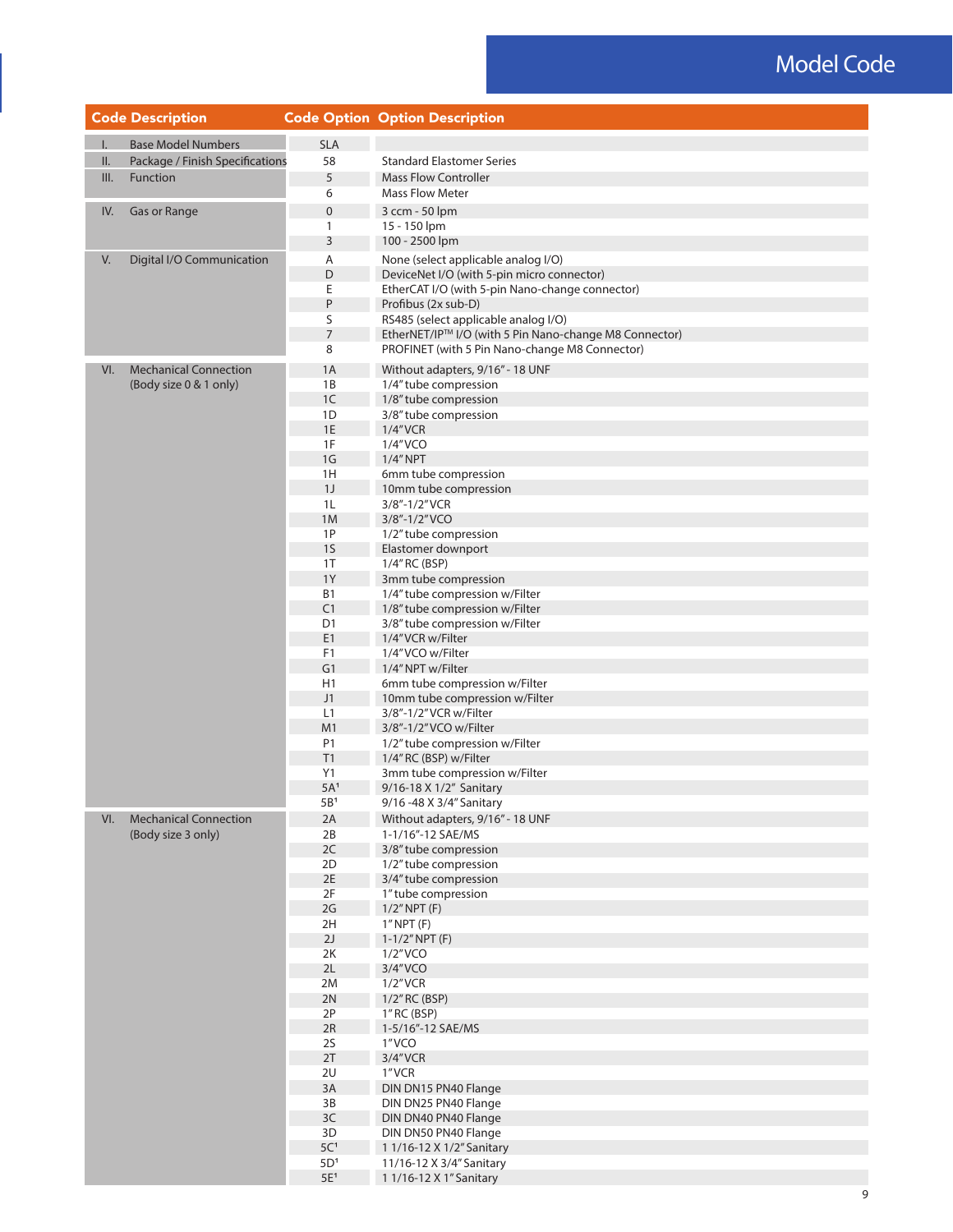## Model Code

| <b>Code Option</b><br><b>Code Description</b> |                |                     | <b>Option Description</b>                                                                              |                                                      |  |  |  |  |
|-----------------------------------------------|----------------|---------------------|--------------------------------------------------------------------------------------------------------|------------------------------------------------------|--|--|--|--|
| <b>Mechanical Connection</b><br>VI.           | 3E             |                     | ANSI 1/2" 150# RF Flange                                                                               |                                                      |  |  |  |  |
| (Body size 3 only)                            | 3F             |                     | ANSI 1/2"300# RF Flange                                                                                |                                                      |  |  |  |  |
|                                               | 3G             |                     | ANSI 1"150# RF Flange                                                                                  |                                                      |  |  |  |  |
|                                               | 3H             |                     | ANSI 1"300# RF Flange                                                                                  |                                                      |  |  |  |  |
|                                               | 3J             |                     | ANSI 1-1/2" 150# RF Flange                                                                             |                                                      |  |  |  |  |
|                                               |                | 3K                  | ANSI 1-1/2" 300# RF Flange                                                                             |                                                      |  |  |  |  |
|                                               | 3L             |                     | ANSI 2" 150# RF Flange                                                                                 |                                                      |  |  |  |  |
|                                               | 3M             |                     | ANSI 2" 300# RF Flange                                                                                 |                                                      |  |  |  |  |
|                                               |                |                     |                                                                                                        |                                                      |  |  |  |  |
| O-ring Material<br>VII.                       | Α              | Viton               |                                                                                                        |                                                      |  |  |  |  |
|                                               | B              | Buna                |                                                                                                        |                                                      |  |  |  |  |
|                                               | $\mathsf C$    | PTFE                |                                                                                                        |                                                      |  |  |  |  |
|                                               | D              | Kalrez              |                                                                                                        |                                                      |  |  |  |  |
|                                               | E              |                     | <b>EPDM</b>                                                                                            |                                                      |  |  |  |  |
|                                               | J              |                     | FDA/USP Class VI and ADI Free - Viton/FKM <sup>2</sup>                                                 |                                                      |  |  |  |  |
|                                               | L              |                     | FDA/USP Class VI - EPDM                                                                                |                                                      |  |  |  |  |
| VIII. Valve Seat                              |                | Α                   | None (Sensor only)                                                                                     |                                                      |  |  |  |  |
|                                               | B              |                     | Viton (for body size 3, diaphragm material = PTFE)                                                     |                                                      |  |  |  |  |
|                                               | C              |                     | Buna (for body size 3, diaphragm material = PTFE)                                                      |                                                      |  |  |  |  |
|                                               | D              |                     | Kalrez (for body size 3, diaphragm material = PTFE)                                                    |                                                      |  |  |  |  |
|                                               | E              |                     |                                                                                                        | EPDM (for body size 3, diaphragm material = PTFE)    |  |  |  |  |
|                                               | F              | PTFE                |                                                                                                        |                                                      |  |  |  |  |
|                                               | G              |                     |                                                                                                        | Metal (for body size 3, diaphragm material $=$ PTFE) |  |  |  |  |
|                                               | J              |                     | FDA/USP Class VI and ADI Free - Viton/FKM <sup>2</sup>                                                 |                                                      |  |  |  |  |
| IX.<br>Valve Type                             | $\pmb{0}$      |                     | None (Sensor only)                                                                                     |                                                      |  |  |  |  |
|                                               | 1              |                     | Normally closed                                                                                        |                                                      |  |  |  |  |
|                                               |                | $\overline{2}$      |                                                                                                        |                                                      |  |  |  |  |
|                                               |                | 3                   | Normally closed (Pressure diff. > 30 psig (2 bar))<br>Normally closed (Pressure diff.<30 psig (2 bar)) |                                                      |  |  |  |  |
|                                               | $\overline{4}$ |                     | Normally closed - high pressure                                                                        |                                                      |  |  |  |  |
|                                               | 5              |                     | Normally open                                                                                          |                                                      |  |  |  |  |
| Analog I/O                                    |                |                     |                                                                                                        |                                                      |  |  |  |  |
| Х.<br>Communications                          | A<br>B         |                     | None - Digital Communications only                                                                     |                                                      |  |  |  |  |
|                                               | C              | 0-5 Volt<br>4-20 mA | 0-5 Volt<br>4-20 mA                                                                                    | 15-pin D-conn                                        |  |  |  |  |
|                                               |                | 1-5 Volt            |                                                                                                        | 15-pin D-conn                                        |  |  |  |  |
|                                               | L<br>M         | 0-20 mA             | 1-5 Volt                                                                                               | 15-pin D-conn                                        |  |  |  |  |
|                                               |                |                     | $0-20$ mA                                                                                              | 15-pin D-conn                                        |  |  |  |  |
|                                               | 0              | 0-10 Volt           | 0-10 Volt                                                                                              | 15-pin D-conn                                        |  |  |  |  |
|                                               | $\mathbf{1}$   | 0-5 Volt            | 4-20 mA                                                                                                | 15-pin D-conn                                        |  |  |  |  |
|                                               | 2<br>3         | 0-5 Volt<br>4-20 mA | $0-20$ mA<br>0-5 Volt                                                                                  | 15-pin D-conn                                        |  |  |  |  |
|                                               | $\overline{4}$ | $0-20$ mA           |                                                                                                        | 15-pin D-conn<br>15-pin D-conn                       |  |  |  |  |
|                                               | 9              | 0-10 Volt           | 0-5 Volt<br>0-5 Volt                                                                                   | 15-pin D-conn                                        |  |  |  |  |
|                                               |                |                     |                                                                                                        |                                                      |  |  |  |  |
| XI.<br><b>Power Supply Inputs</b>             | 1              | $+15$ Vdc           |                                                                                                        |                                                      |  |  |  |  |
|                                               | 2              | 24 Vdc              |                                                                                                        |                                                      |  |  |  |  |
| <b>Output Enhancements</b><br>XII.            |                | Α                   | Standard response                                                                                      |                                                      |  |  |  |  |
|                                               | S              |                     | <b>Biotech Performance Package</b>                                                                     |                                                      |  |  |  |  |
|                                               | T              |                     | <b>Biotech Premium Package</b>                                                                         |                                                      |  |  |  |  |
|                                               | U              |                     | Performance Package with CO2 Calibration <sup>3</sup>                                                  |                                                      |  |  |  |  |
|                                               | V              |                     | Premium Package with CO2 Calibration <sup>3</sup>                                                      |                                                      |  |  |  |  |
| XIII. Certification                           | 1              | Safe Area           |                                                                                                        |                                                      |  |  |  |  |
|                                               | 2              | For Zone 2          |                                                                                                        |                                                      |  |  |  |  |
|                                               | $\overline{4}$ |                     |                                                                                                        |                                                      |  |  |  |  |
|                                               | 5              |                     | Div. 2/Zone 2 UL Recognized<br>Zone 2 IECEx                                                            |                                                      |  |  |  |  |
|                                               | 6              | <b>KOSHA</b>        |                                                                                                        |                                                      |  |  |  |  |
| Sample Standard Model Code                    |                |                     |                                                                                                        |                                                      |  |  |  |  |

|     | $\overline{\cdots}$<br> | $\overline{\phantom{a}}$ | - - | $\overline{111}$<br>VII | $\overline{\phantom{a} \cdots}$<br><b>VIII</b> | $\overline{\cdots}$<br>$\cdots$ | $\overline{\phantom{a}}$<br>$\sqrt{1}$ | $\overline{V}$<br>$\Delta$ II | <br>7111 |
|-----|-------------------------|--------------------------|-----|-------------------------|------------------------------------------------|---------------------------------|----------------------------------------|-------------------------------|----------|
| シレハ |                         |                          | .   |                         |                                                |                                 |                                        |                               |          |

 $^{\text{1}}$  Sanitary Fittings Model Code 5A, 5B, 5C, 5D and 5E are limited to 500 PSI Maximum Pressure

<sup>2</sup> Material is compliant to 21CFR177.2600 (Title 21 – Food & Drugs, Chapter I - FDA)

<sup>3</sup> CO2 Actual Gas Calibration available for SLA5850/60 & SLA5851/61

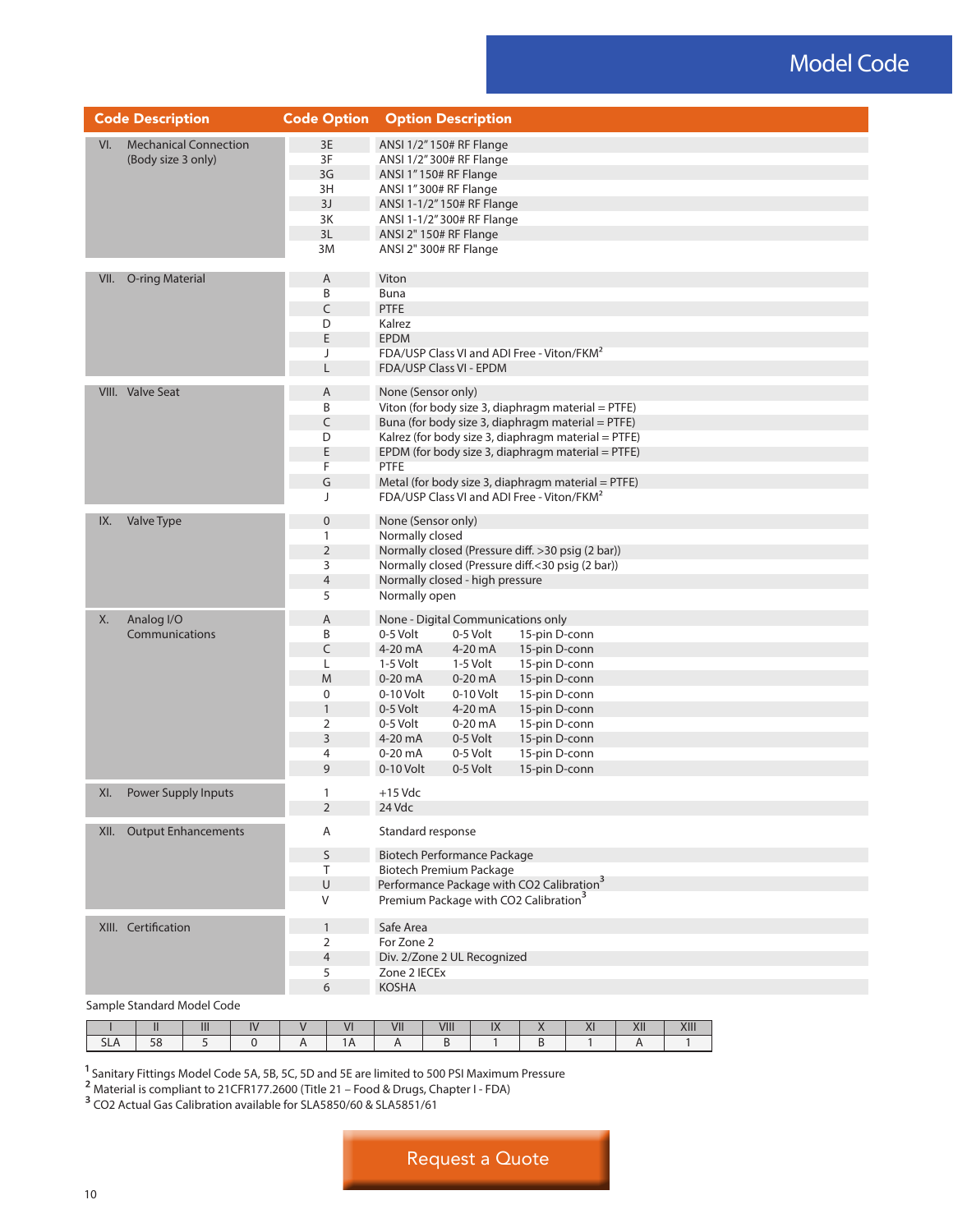## Product Approvals Overview

|                              |                     |                                                                                                         | Applicable                            |                                |
|------------------------------|---------------------|---------------------------------------------------------------------------------------------------------|---------------------------------------|--------------------------------|
| <b>Mark</b>                  | Agency              | <b>Certification</b>                                                                                    | <b>Standard</b>                       | <b>Details</b>                 |
| $\boldsymbol{H}_{\text{us}}$ | UL<br>(Recogonized) | Class I, Div 2, Group A, B, C, D<br>Class I, Zone 2, IIC T4<br>Class II, Zone 22 Enclosure: Type 1/IP40 | UL & CSA<br><b>Standards</b>          | E73889 Vol 3, Sec 4            |
|                              | <b>ATEX</b>         | II 3 G Ex nA IIC T4 Gc                                                                                  | EN60079-0:2012<br>EN 60079-15:2010    | KEMA 04ATEX 1118X              |
|                              | <b>IECEX</b>        | II 3 G Ex nA IIC T4 Gc                                                                                  | IEC 60079-0:2011<br>IEC 60079-15:2010 | IECEx DEK 14.0072X             |
| <b>I</b>                     | <b>KOSHA</b>        | Ex nA IIC T4                                                                                            |                                       | 15-AV4BO-0641<br>15-AV4BO-0640 |
| CE                           | <b>CE</b>           | EMC Directive 2014/30/EU<br>Directive 2011/65/EU                                                        | EN:61326-1:2013                       | <b>EMC</b><br><b>RoHS</b>      |

ATEX/IECEx Special Conditions: please see Certification section of the SLA5800 Installation & Operations Manual

# Additional Certification and Service Options

| <b>Material Compliance Certifications</b>                                |
|--------------------------------------------------------------------------|
| Material Certificate 2.1                                                 |
| Material Certificate 3.1                                                 |
| Declaration of Compliance 2.1 - O-ring USP Class VI / ADI Free           |
| Declaration of Compliance 2.1 - Elastomer USP Class VI / ADI Free        |
| Declaration of Compliance 2.1 - Elastomer Cure Date/ Shelf Life          |
| Declaration of Compliance 2.1 - Surface Roughness                        |
| <b>Metrology Certifications</b>                                          |
| Declaration of Compliance 2.1 - Calibration                              |
| Inspection Certificate 3.1 - NIST Calibration                            |
| Declaration of Compliance 3.1 - International Certificate of Calibration |
| ISO 17025 Certification                                                  |
| <b>Additional Services and Certifications</b>                            |
| Certificate of Compliance 2.1                                            |
| Declaration of Compliance 2.1 - Oxygen Cleaning Service                  |
| Declaration of Compliance 2.2 - Pressure Test                            |
| <b>KHK Certification</b>                                                 |
| <b>CRN Certification</b>                                                 |
| Certificate of Origin                                                    |